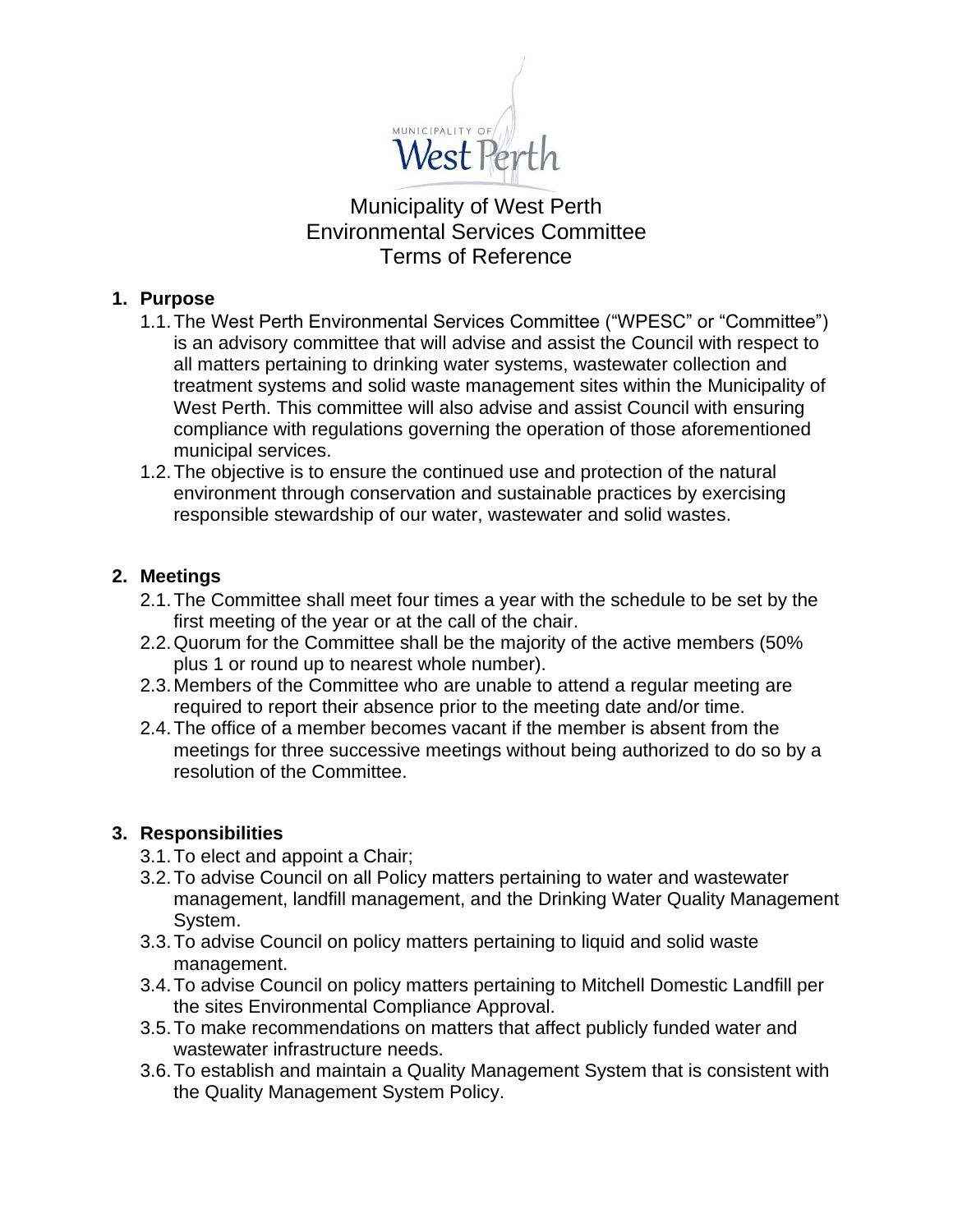3.7.Other issues referred to the Committee by Council

# **4. Term & Membership Composition**

- 4.1.Appointed by Council, the Committee shall consist of 6 members composed of:
	- a. 6 members of Council;
	- b. Mayor as Ex-Officio
	- c. Non-voting Municipal Staff for Advisory Purposes
- 4.2.Under the direction of the Clerk, secretarial and other support services will be provided by the Municipality of West Perth.
- 4.3.Resignations from the Committee must be in writing.
- 4.4.The Committee shall be appointed for the term of Council, but shall continue until such time as new Committee members are appointed by a new Council following an election. Members may be reappointed at the discretion of Council.

# **5. Duties of Committee Members**

- 5.1.All appointed Committee Member positions are voting members. The duties of each of the members are as follows:
- 5.2.The Chair shall:
	- a) Chair all meetings of the WPESC;
	- b) Rule on all procedural matters and maintain decorum;
	- c) Ensure motions and amendments are clearly expressed and, if there is no motion under consideration, summarize the discussion for the purpose of the minutes;
	- d) Have general supervision of the affairs of the WPESC;
	- e) Sit as voting ex-officio, on all WPESC sub- committees;
	- f) Be the public representative of and spokesperson for the Committee;
	- g) Perform any other duties which the Committee may assign from time to time.
	- h) Work with staff of the Municipality to ensure legislative obligations are met, including but not limited to those regarding staff, volunteers, sub-committees and members of the WPESC.
- 5.3.The Secretary shall:
	- a) Give the required notice as per the Municipality's procedural rules contained within this document for every Committee and general meeting of the WPESC.
	- b) Take minutes of each such meeting and shall record in the minutes the following: the place, time and date of meeting, the name of the person presiding, and the Committee members present and absent, any correction to and the adoption of, the minutes of the previous meeting, and all resolutions. All minutes of every meeting shall be printed and signed by the Chair and Secretary and provided to the Clerk for purposes of record keeping;
	- c) Perform any other duties that the Committee may assign from time to time.
- 5.4. The Treasurer shall: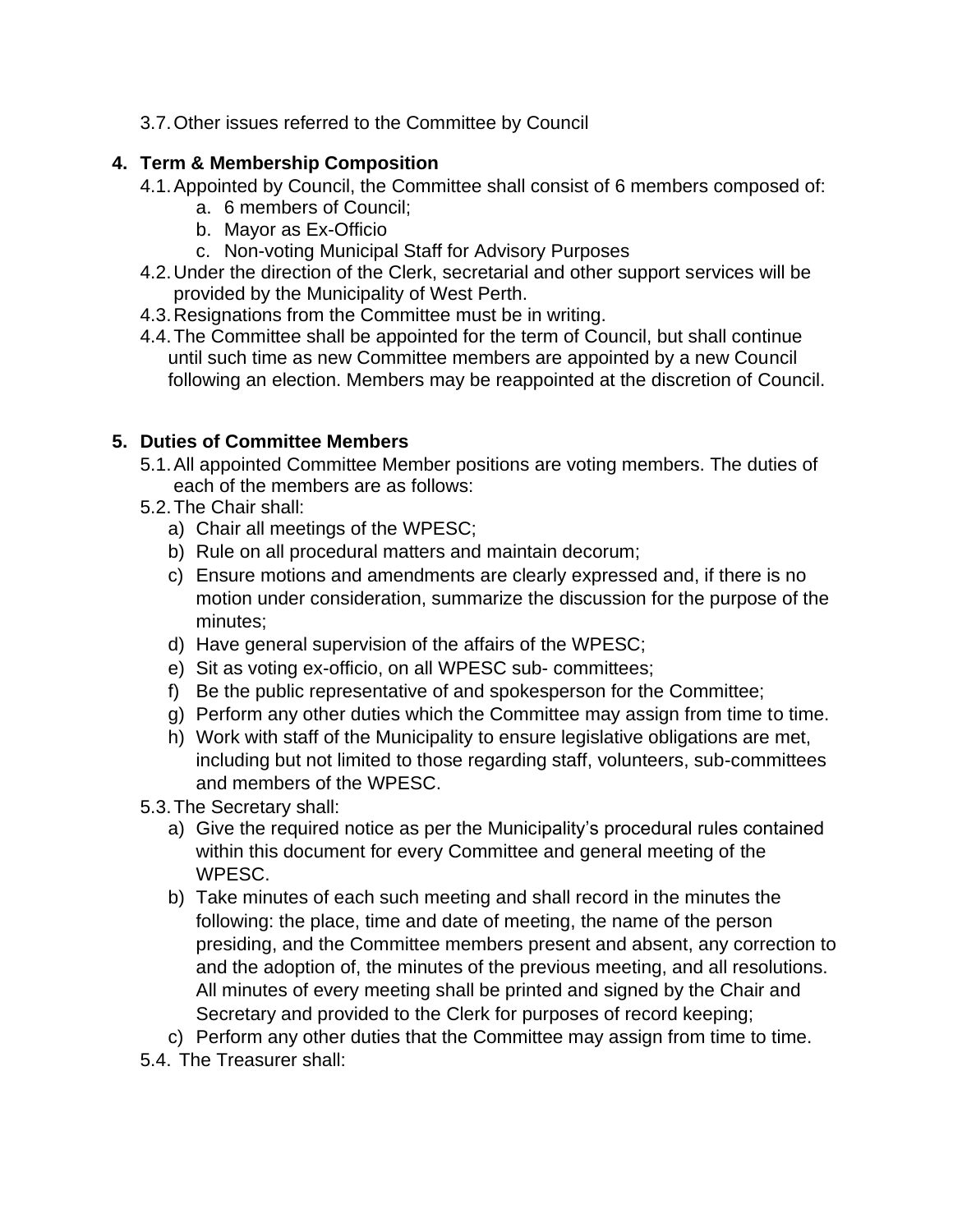- a) Keep and maintain the financial records and books of the WPESC which shall include but be not limited to keeping of all receipts and disbursements in proper books of account, depositing all moneys or valuable effects;
- b) Prepare the financial statements of the WPESC;
- c) Maintain an inventory of all tangible and intangible assets owned or leased by the WPESC;
- d) Prepare and distribute the proposed annual budget in accordance with the requirements of the Municipality;
- e) Prepare written financial updates for the committee's review and consideration per request for general meetings; and

## **6. Subcommittees of the Committee**

- 6.1.The Committee may establish sub-committees to carry out the objectives of the WPESC or to advise the Committee.
- 6.2.The Committee shall prescribe the duties of all such committees by resolution or as defined in Committee approved terms of reference.
- 6.3.Sub-Committee members selected by the Committees need not be members, but shall be individuals committed to the advancement of the purposes of the WPESC.
- 6.4.The Chair is an ex-officio member of each committee.
- 6.5.The Committee may allocate funding to one or more committees to undertake approved, specific tasks on behalf of the WPESC, provided an account of all planned expenditures is presented at each Committee meeting throughout the tenure of the committee, for review and approval. Sub-Committee members are responsible for their budgeted funds and must seek Committee approval for any funds that exceed this budget.
- 6.6.Significant decisions of a sub-committee shall be subsequently ratified by the Committee before they are implemented or take effect.
- 6.7.The Chair of a sub-committee shall present progress reports and make recommendations to the WPESC on all projects undertaken. Sub-Committee(s) of the Committee are at the discretion of the WPESC and can be restructured at any time.

#### **7. Remuneration**

7.1.Members shall be compensated as per the Council Renumeration policy. Members may be reimbursed for all reasonable expenses directly relating to their functions as members provided those expenses are approved in advance by resolution of the Committee.

#### **8. Member in Good Standing**

8.1.The rules governing the procedure of Council and the conduct of members shall be observed by this Committee. All members should reflect appropriate conduct when attending meetings and/or representing the Environmental Services Committee.